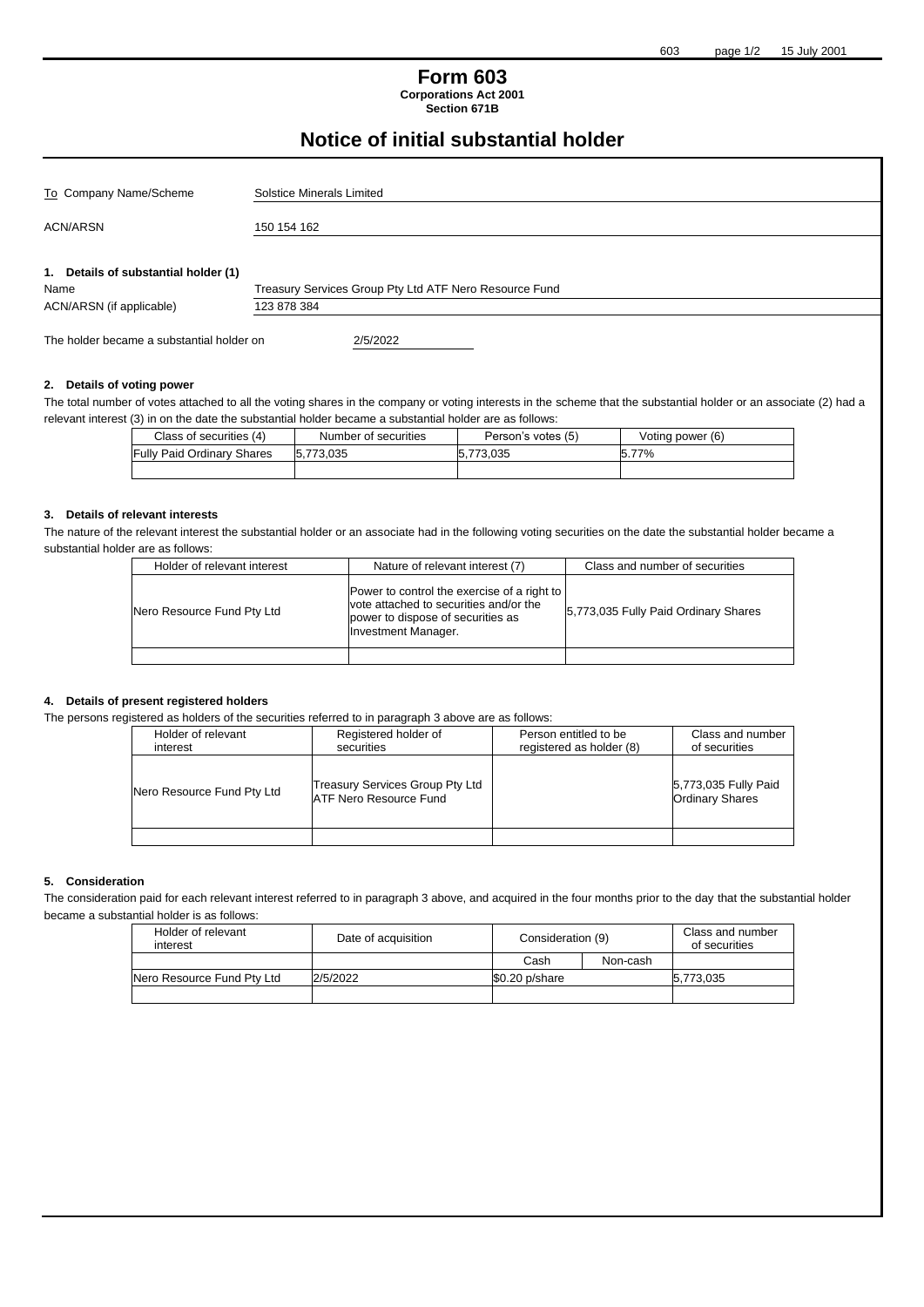#### **6. Associates**

The reasons the persons named in paragraph 3 above are associates of the substantial holder are as follows:

| Name and ACN/ARSN (if applicable) | Nature of association |
|-----------------------------------|-----------------------|
| N/A                               |                       |
|                                   |                       |

#### **7. Addresses**

The addresses of persons named in this form are as follows:

| Name                                                      | Address                          |
|-----------------------------------------------------------|----------------------------------|
| Treasury Services Group Pty Ltd ATF<br>Nero Resource Fund | C/-AAM PO Box 107 Morley WA 6943 |
|                                                           |                                  |

# **Signature**

|           | print name Russell Delroy | capacity | Investment Manager /<br>Director, Nero Resource<br>Fund Pty Ltd |
|-----------|---------------------------|----------|-----------------------------------------------------------------|
| sign here |                           | date     | 17/5/2022                                                       |
|           |                           |          |                                                                 |

#### **DIRECTIONS**

(1) If there are a number of substantial holders with similar or related relevant interests (eg. a corporation and its related corporations, or the manager and trustee of an equity trust), the names could be included in an annexure to the form. If the relevant interests of a group of persons are essentially similar, they may be referred to throughout the form as a specifically named group if the membership of each group, with the names and addresses of members is clearly set out in paragraph 7 of the form.

(2) See the definition of "associate" in section 9 of the Corporations Act 2001.

- (3) See the definition of "relevant interest" in sections 608 and 671B(7) of the Corporations Act 2001.
- (4) The voting shares of a company constitute one class unless divided into separate classes.
- (5) The total number of votes attached to all the voting shares in the company or voting interests in the scheme (if any) that the person or an associate has a relevant interest in.
- (6) The person's votes divided by the total votes in the body corporate or scheme multiplied by 100.
- (7) Include details of:
	- (a) any relevant agreement or other circumstances by which the relevant interest was acquired. If subsection 671B(4) applies, a copy of any document setting out the terms of any relevant agreement, and a statement by the person giving full and accurate details of any contract, scheme or arrangement, must accompany this form, together with a written statement certifying this contract, scheme or arrangement; and
	- (b) any qualification of the power of a person to exercise, control the exercise of, or influence the exercise of, the voting powers or disposal of the securities to which the relevant interest relates (indicating clearly the particular securities to which the qualification applies).

See the definition of "relevant agreement" in section 9 of the Corporations Act 2001.

- (8) If the substantial holder is unable to determine the identity of the person (eg. if the relevant interest arises because of an option) write "unknown.'"
- (9) Details of the consideration must include any and all benefits, moneys and other, that any person from whom a relevant interest was acquired has, or may, become entitled to receive in relation to that acquisition. Details must be included even if the benefit is conditional on the happening or not of a contingency. Details must be included of any benefit paid on behalf of the substantial holder or its associate in relation to the acquisitions, even if they are not paid directly to the person from whom the relevant interest was acquired.